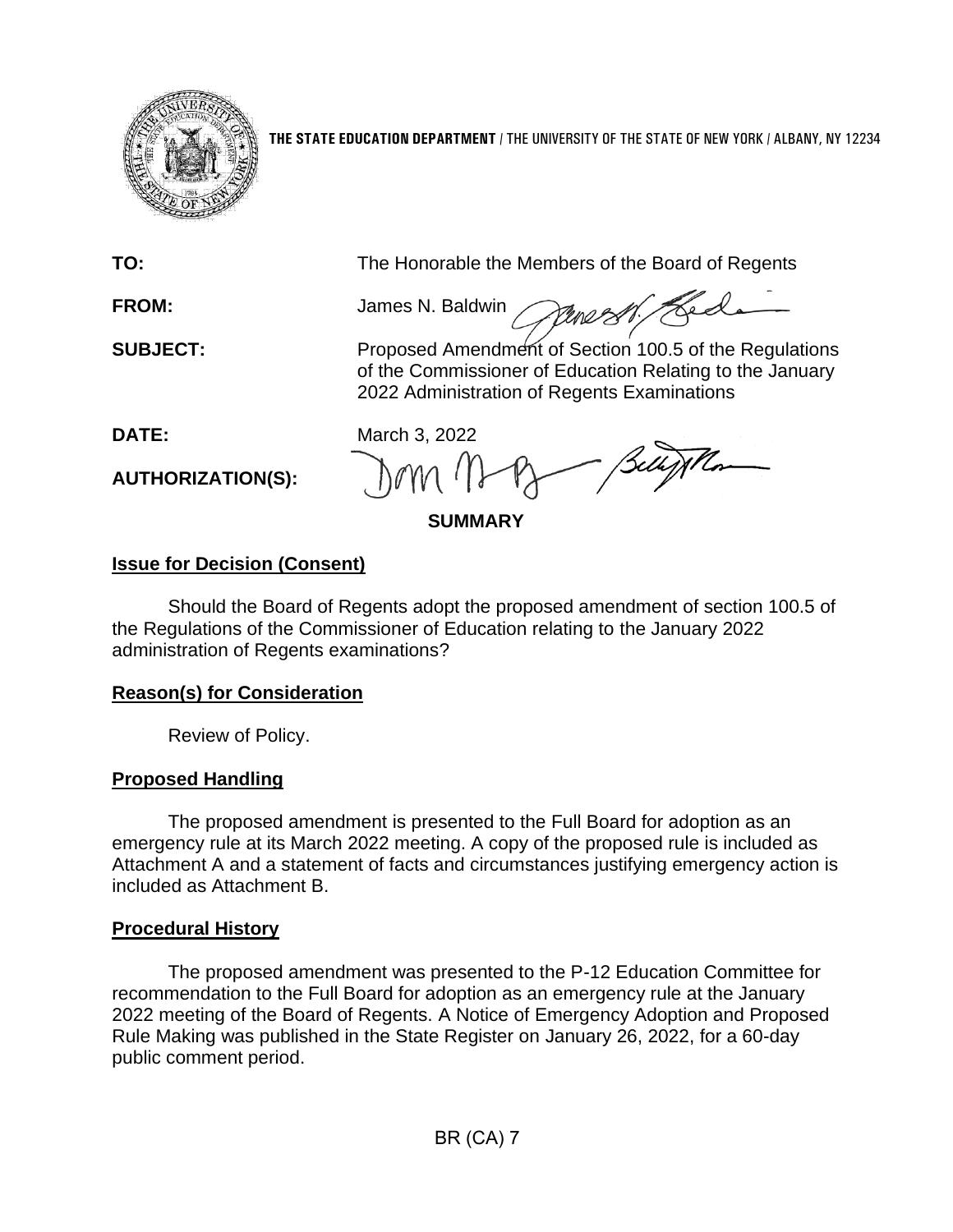Because the January emergency action will expire on April 10, 2022, a second emergency action is necessary to ensure the emergency rule remains continuously in effect until it can be permanently adopted at the May 2022 Regents meeting. A Notice of Emergency Adoption will be published in the State Register on April 27, 2022. Supporting materials are available upon request to the Secretary of the Board of Regents.

#### **Background Information**

The COVID-19 pandemic has resulted in the limited administration of Regents examinations since spring 2020. In response, the Department has adopted regulatory amendments exempting students from the diploma, credential, and endorsement requirements related to the passing of such examinations. The Department also adopted regulatory amendments to provide parents and persons in parental relation of eligible students the opportunity to decline such an exemption.

Due to the widespread cases of COVID -19 during the current school year, many students have been unable to attend class in person due to quarantine guidelines. Additionally, many school districts were forced to shift to fully remote instruction due to high rates of positive COVID-19 cases in their buildings. Therefore, the Department canceled the January 2022 administration of Regents examinations. These examinations could not be safely, equitably, and fairly administered across the State.

To ensure that the cancellation of these examinations does not adversely impact students, the Department now proposes additional regulatory amendments to section 100.5(a) of the Commissioner's regulations to provide an exemption to the diploma, credential, and endorsement requirements related to the passing of January 2022 Regents examinations. This amendment will ensure that students may still meet such requirements.

Additionally, the Department is proposing to amend section 100.5(a) of the Commissioner's regulations to extend the exemption declination. This amendment will permit parents and persons in parental relation to decline the exemption to the graduation assessment requirement(s) for any year that their child has been exempted prior to such child's graduation. Schools must notify parents and persons in parental relation of the option to decline such exemption prior to the conclusion of the semester in which students are due to receive their high school diploma (10 days prior for those graduating after the first semester of the 2021-22 school year and 30 days prior to the second semester of the 2021-22 school year and thereafter).

## **Related Regents Items**

September 2020: [Proposed Amendments to Sections 60.10, 80-1.2, 80-4.3, 804.4, 80-](https://www.regents.nysed.gov/common/regents/files/920brca3.pdf) [5.6, 100.2, 100.5, 100.7, 100.10, 110.4, 119.4, 121.5, 135.4, 145-2.15 of the](https://www.regents.nysed.gov/common/regents/files/920brca3.pdf)  [Regulations of the Commissioner of Education Relating to Addressing the COVID-19](https://www.regents.nysed.gov/common/regents/files/920brca3.pdf)  **[Crisis](https://www.regents.nysed.gov/common/regents/files/920brca3.pdf)** 

(https://www.regents.nysed.gov/common/regents/files/920brca3.pdf)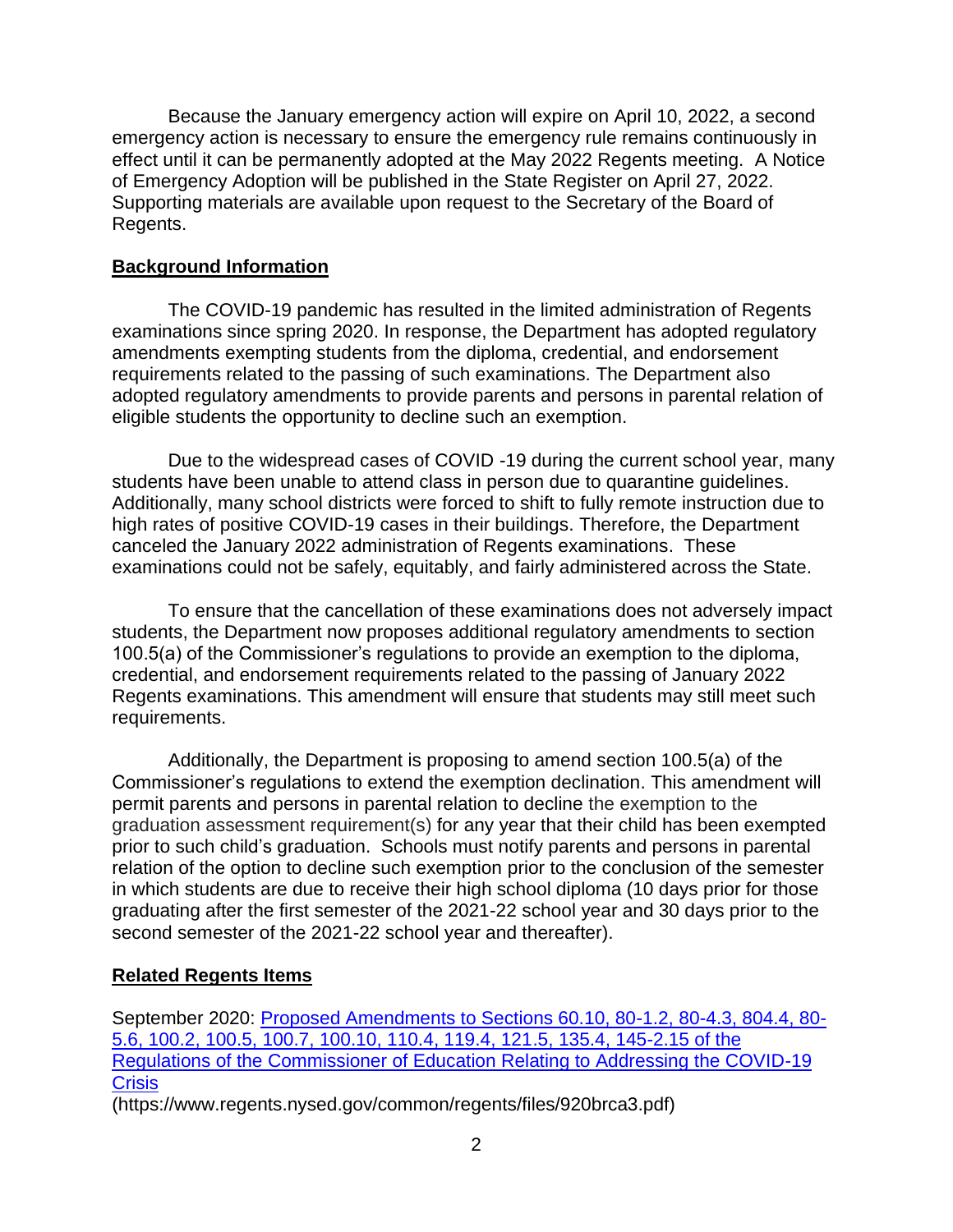April 2021: Proposed Amendments to Sections 155.17(f) and 100.5(a) of the [Regulations of the Commissioner of Education and Section 30-3.16 of the Rules of the](https://www.regents.nysed.gov/common/regents/files/4211brca9.pdf)  [Board of Regents Relating to Addressing the COVID-19 Crisis](https://www.regents.nysed.gov/common/regents/files/4211brca9.pdf) (https://www.regents.nysed.gov/common/regents/files/4211brca9.pdf)

December 2021: [Proposed Amendment to Sections 52.21, 60.6, 61.19, 80-1.2, 80-3.7,](https://www.regents.nysed.gov/common/regents/files/1221brca4.pdf)  [100.1, 100.2, 100.4, 100.5, 100.6, 100.7, 100.19 and 151-1.3 and the addition of](https://www.regents.nysed.gov/common/regents/files/1221brca4.pdf)  [Section 80-5.27 to the Regulations of the Commissioner of Education Relating to](https://www.regents.nysed.gov/common/regents/files/1221brca4.pdf)  [Addressing the COVID-19 Crisis](https://www.regents.nysed.gov/common/regents/files/1221brca4.pdf)

(https://www.regents.nysed.gov/common/regents/files/1221brca4.pdf)

January 2022: [Proposed Amendment to Section 100.5 of the Regulations of the](https://www.regents.nysed.gov/common/regents/files/122p12a2.pdf)  [Commissioner of Education Relating to the January 2022 Administration of Regents](https://www.regents.nysed.gov/common/regents/files/122p12a2.pdf)  **[Examinations](https://www.regents.nysed.gov/common/regents/files/122p12a2.pdf)** 

(https://www.regents.nysed.gov/common/regents/files/122p12a2.pdf)

## **Recommendation**

It is recommended that the Board of Regents take the following action:

VOTED: That section 100.5(a) of the Regulations of the Commissioner of Education be amended, as submitted, effective April 11, 2022, as an emergency action upon a finding by the Board of Regents that such action is necessary for the preservation of the general welfare and public health to immediately provide regulatory flexibility in response to the cancellation of the January 2022 Regents examination administration due to the COVID-19 crisis so that students can still meet the diploma, credential, and endorsement requirements related to the passing of such examinations and to ensure that the emergency action taken at the January 2022 Regents meeting remains continuously in effect.

## **Timetable for Implementation**

If adopted as an emergency rule at the March 2022 Regents meeting, the emergency rule will become effective April 11, 2022. It is anticipated that the proposed amendment will be presented for permanent adoption at the May 2022 Regents meeting, after publication of the proposed amendment in the State Register and expiration of the 60-day public comment period required under the State Administrative Procedure Act. If adopted at the May 2022 meeting, the proposed amendment will become effective as a permanent rule on June 1, 2022.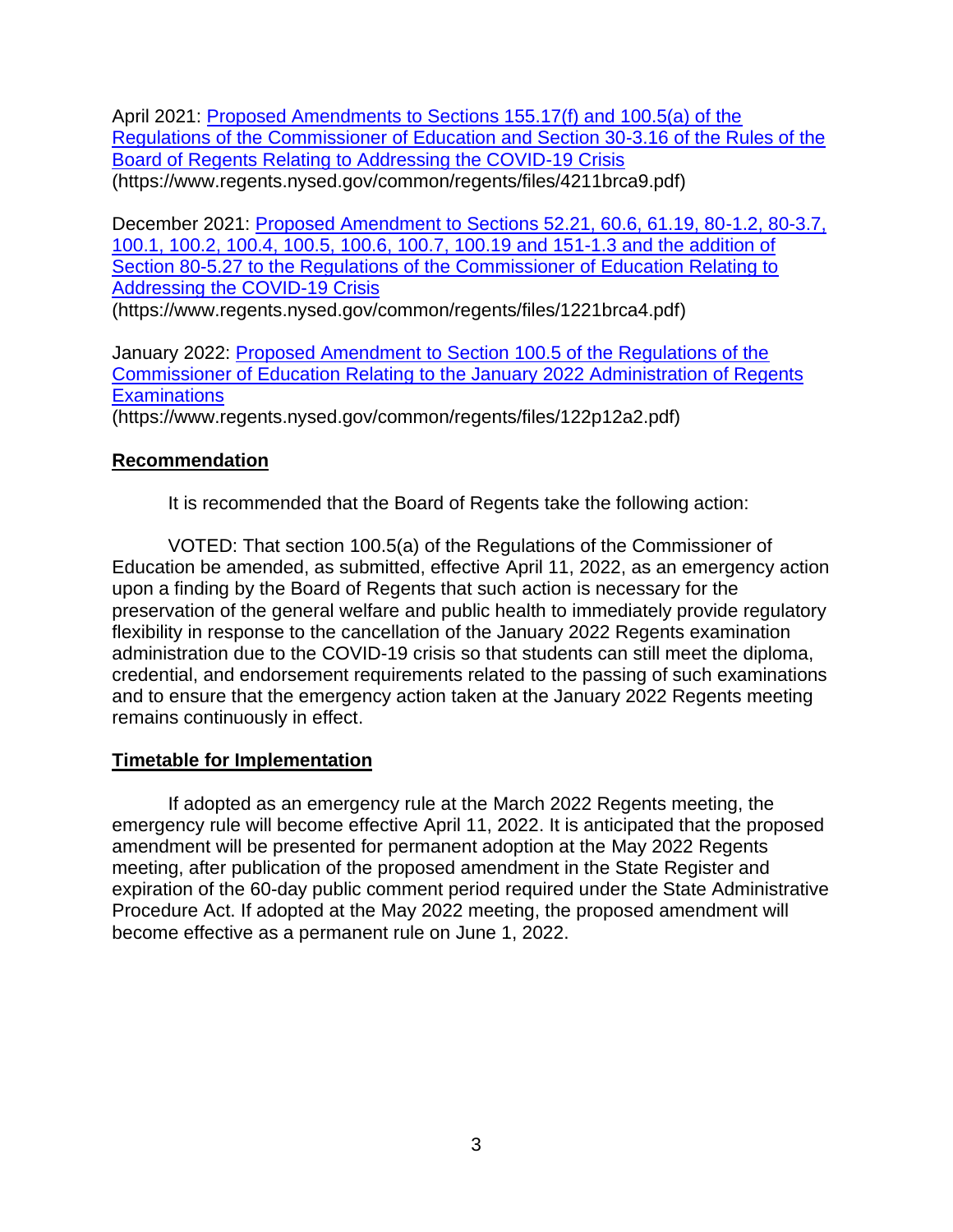#### **Attachment A**

AMENDMENT TO THE REGULATIONS FO THE COMMISSIONER OF EDUCATION

Pursuant to sections 101, 207, 208, 209, 305, 3204, and 3205 of the Education Law.

1. Subclause (4) of clause (a) subparagraph (vi) of paragraph (5) of subdivision (a) of section 100.5 of the Regulations of the Commissioner of Education is amended to read as follows:

(*4*) For purposes of meeting the diploma requirements of this subdivision, students deemed to have demonstrated attainment of the applicable New York learning standards in English, mathematics, science, United States history and government, and global history and geography shall be exempt from the applicable Regents examination requirements for the January 2022 Regents examination administration if such students:

(*i*) were enrolled in a course of study that would ordinarily culminate in the taking of [the]a January 2022 Regents [Examination in United States History and Government (Framework)] examination and earn credit for such course of study by the end of the first semester of the 2021-22 school year;

(*ii*) were enrolled in a course of study in grade 7 or grade 8 that would ordinarily culminate in the taking of a January 2022 Regents examination, and have met the learning standards in such course of study;

(iii) successfully completed a make-up program for the purpose of earning course credit [in a course that would ordinarily culminate in the taking of the Regents Examination in United States History and Government (Framework)] between September 1, 2021 and the end of the first semester of the 2021-22 school year;[ or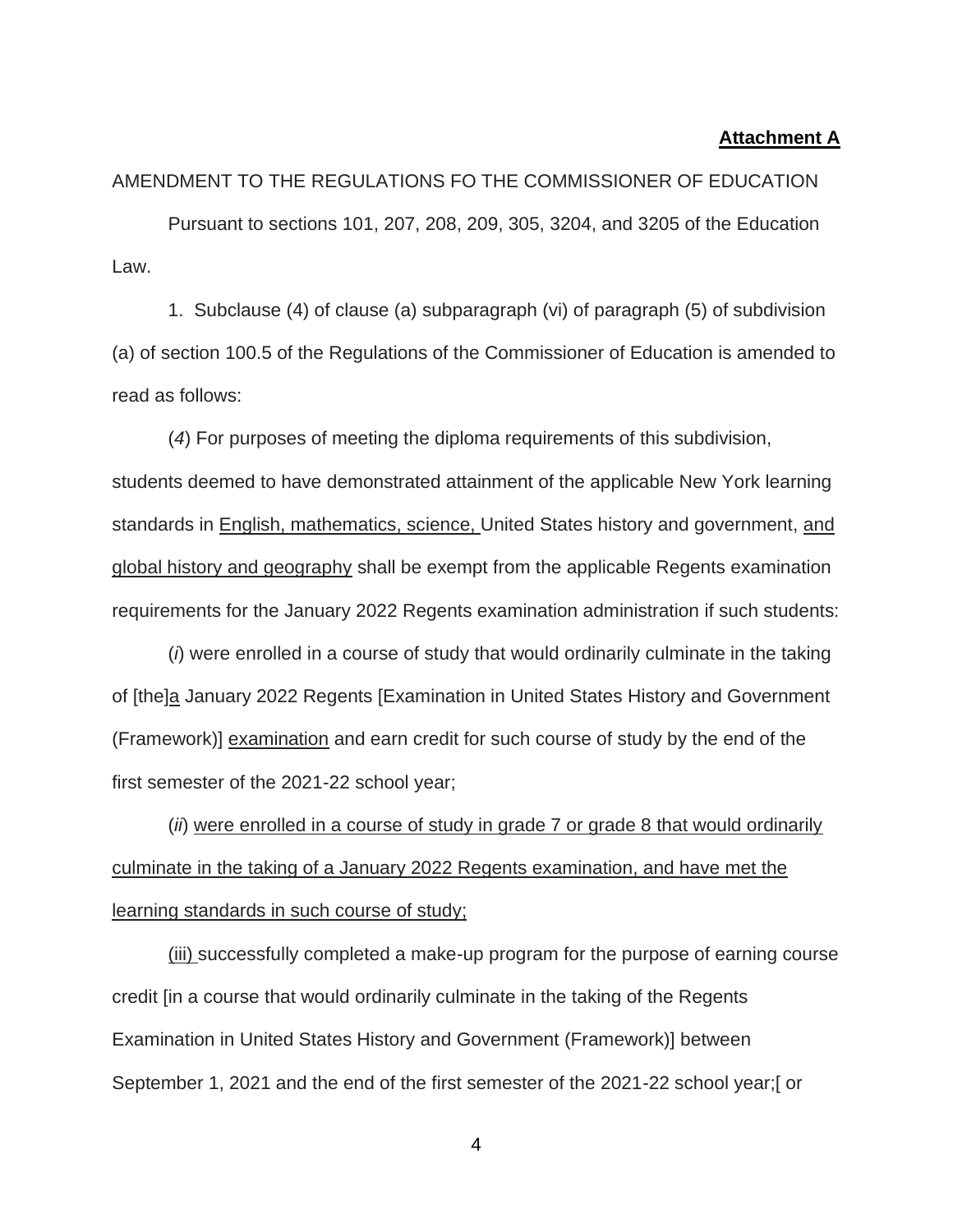(*iii*)] (iv) were preparing to take [the] a required Regents [Examination in United States History and Government (Framework)] examination in order to graduate at the end of the first semester of the 2021-22 school year; or

(v) transferred to a New York State high school from either a high school located outside of New York State or from another New York State high school in which Regents examinations were not administered, and earned credit in a course for which they intended to take a corresponding Regents examination in January 2022.

2. Subparagraph (viii) of paragraph (5) of subdivision (a) of section 100.5 of the Regulations of the Commissioner of Education is amended to read as follows:

(viii)(*a*) Notwithstanding subparagraph (vii) of this paragraph, no entry shall be recorded on the transcript or permanent record of a student in the event that a parent or person in a parental relation declines the exemption to the graduation assessment requirement(s) in accordance with clause (b) of this subparagraph.

(*b*) For the 2019-20 school year and the first semester of the 2021-22 school year, at least 10 calendar days and for the 2020-21 and second semester of the 2021- 22 school [year] years and thereafter, at least 30 calendar days prior to the date on a which a student shall receive a high school diploma, the superintendent, or school principal of a charter school, or chief administrative officer of a registered nonpublic high school shall send notification by letter and also by email and text, if available, to the parents or persons in parental relation of all students scheduled to graduate [in June or August of 2020 or January, June or August of 2021] who have been exempted from a graduation assessment requirement pursuant to this section or paragraph (10) of subdivision (d) of section 100.6 of this title. Such notification shall be sent in English and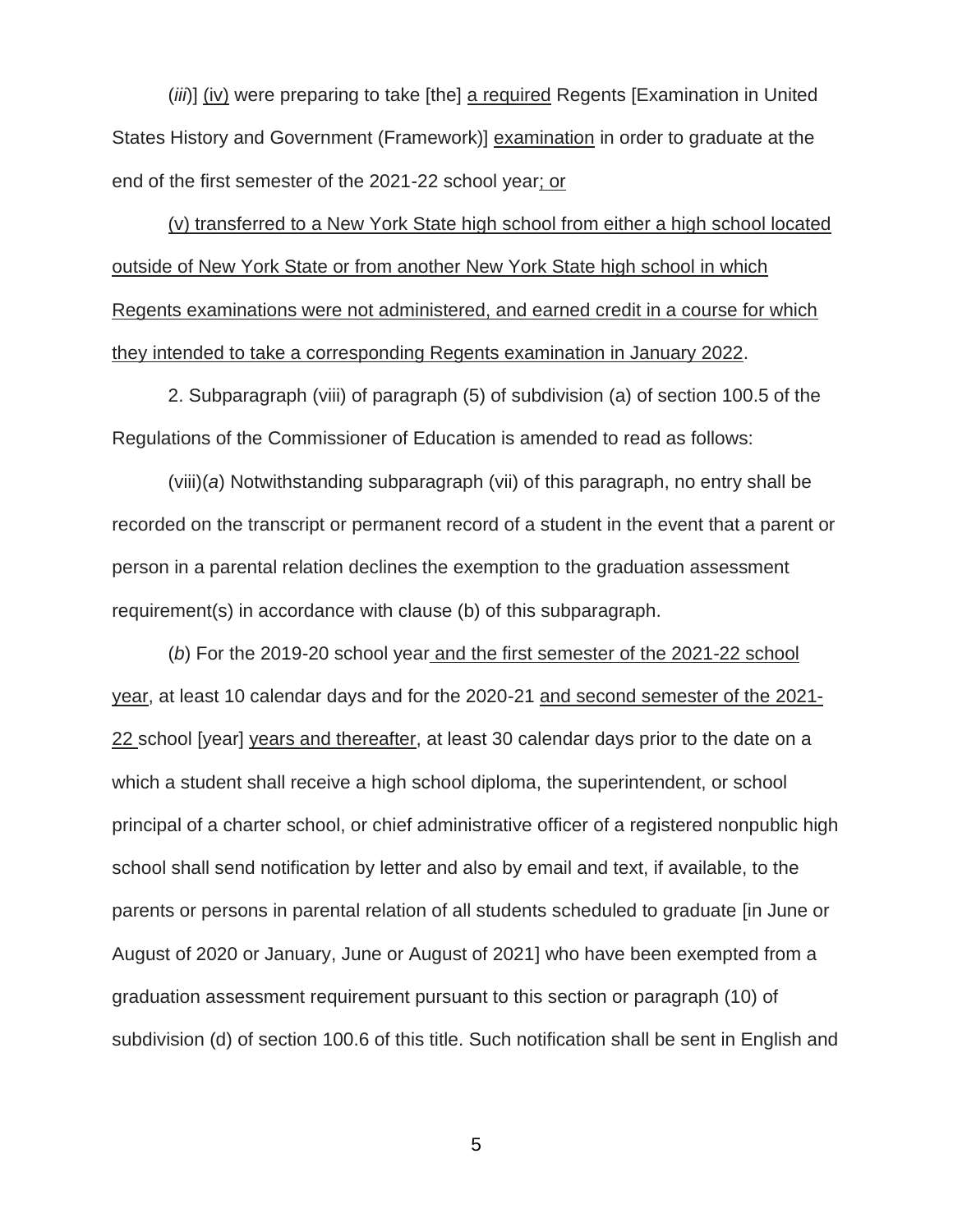translated, when appropriate, into the recipient's native language or mode of communication.

- (*c*) …
- (*d*) …
- (*e*) …
- (*f*) …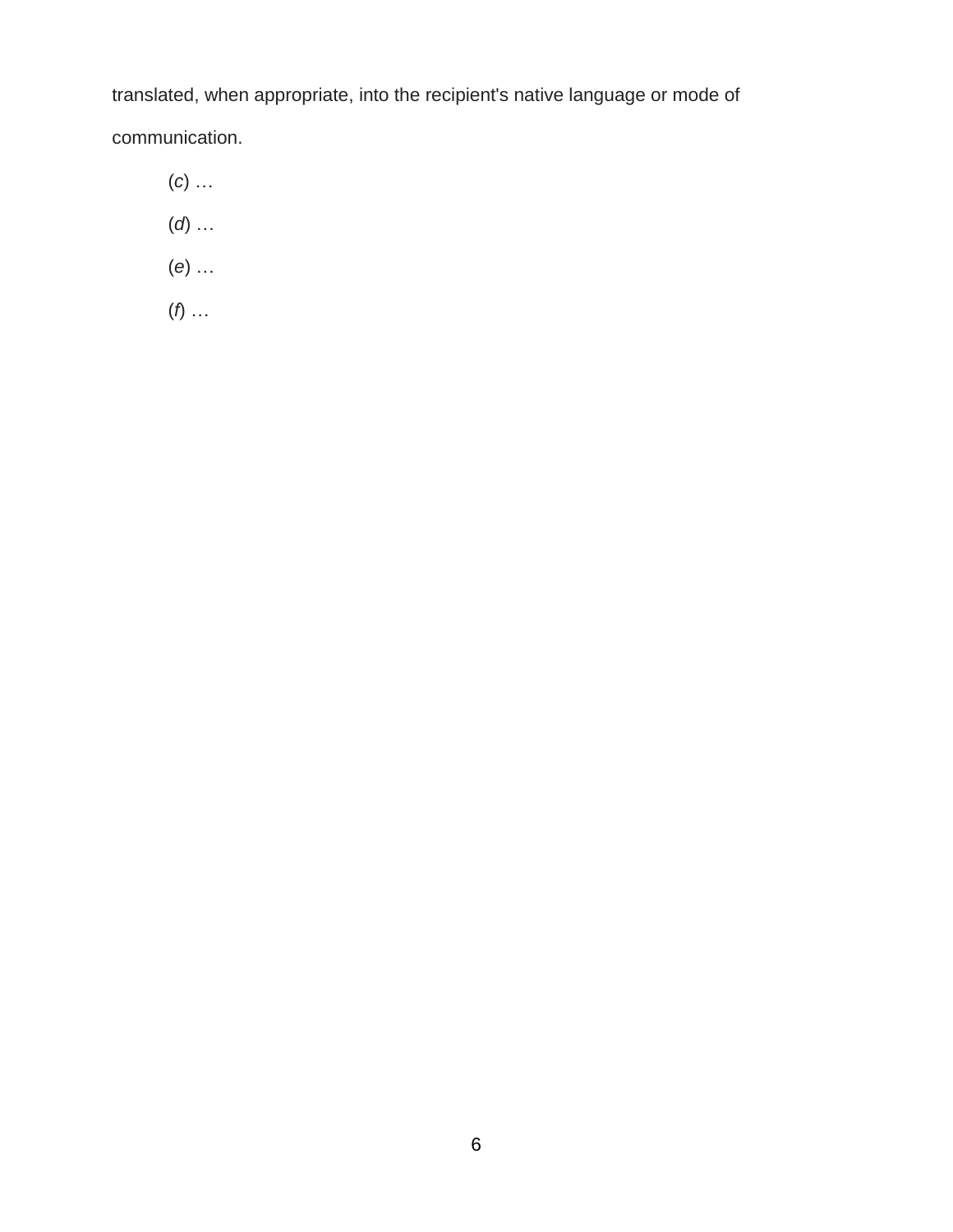#### **Attachment B**

# STATEMENT OF FACTS AND CIRCUMSTANCES WHICH NECESSITATE EMERGENCY ACTON

The COVID-19 pandemic has resulted in the limited administration of Regents examinations since spring 2020. In response, the Department has adopted regulatory amendments exempting students from the diploma, credential, and endorsement requirements related to the passing of such examinations. The Department also adopted regulatory amendments to provide parents and persons in parental relation of eligible students the opportunity to decline such an exemption.

Due to the widespread cases of COVID -19 during the current school year, many students have been unable to attend class in person due to quarantine guidelines. Additionally, many school districts have shifted to fully remote instruction due to high rates of positive COVID-19 cases in their buildings. Therefore, the Department has canceled the January 2022 administration of Regents examinations. These examinations could not be safely, equitably, and fairly administered across the State.

To ensure that the cancellation of these examinations does not adversely impact students, the Department now proposes additional regulatory amendments to section 100.5(a) of the Commissioner's regulations to provide an exemption to the diploma, credential, and endorsement requirements related to the passing of January 2022 Regents examinations. This amendment will ensure that students may still meet such requirements.

Additionally, the Department is proposing to amend section 100.5(a) of the Commissioner's regulations to extend the exemption declination. This amendment will permit parents and persons in parental relation to decline the exemption to the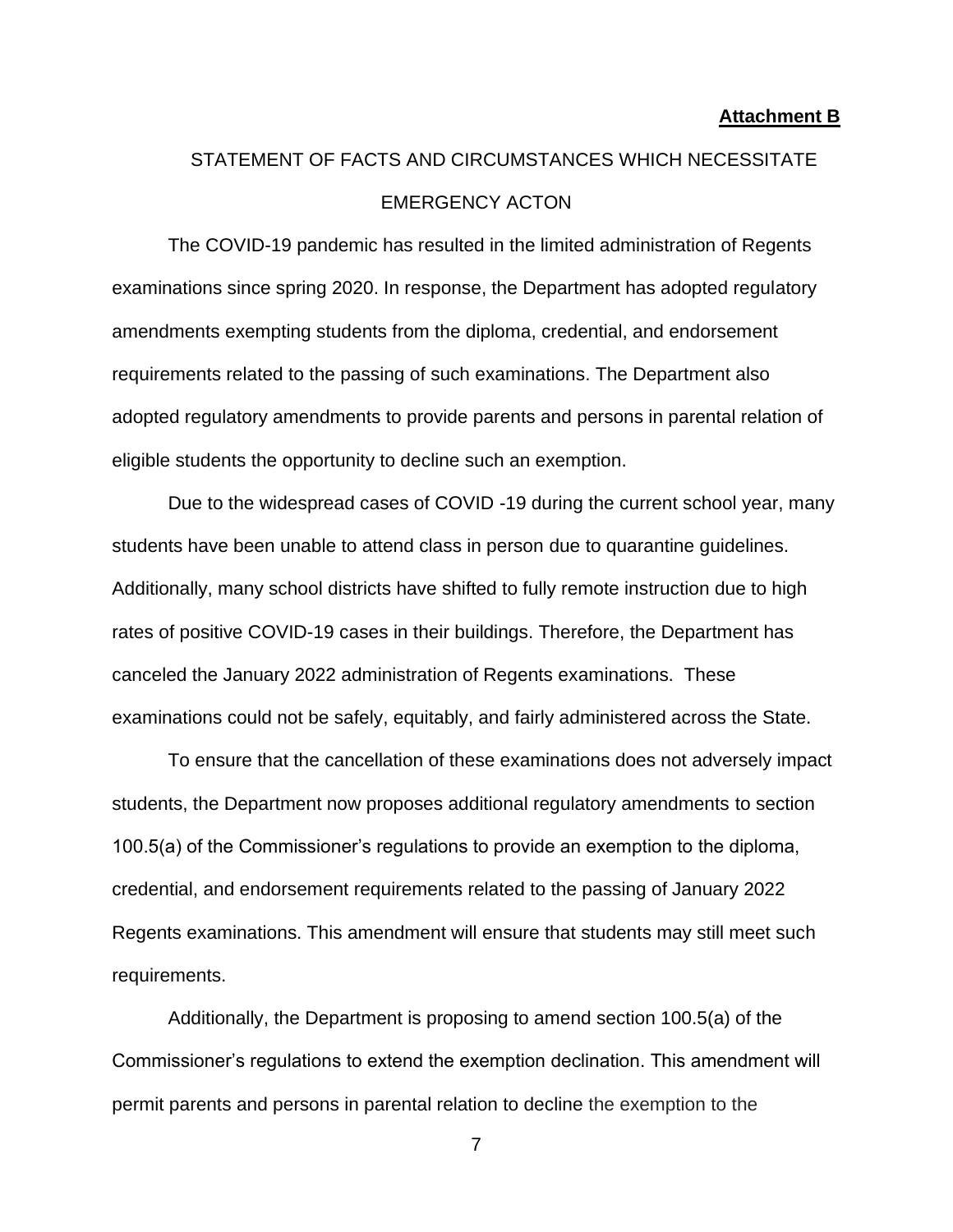graduation assessment requirement(s) for any year that their child has been exempted prior to such child's graduation. Schools must notify parents and persons in parental relation of the option to decline such exemption prior to the conclusion of the semester in which students are due to receive their high school diploma (10 days prior for those graduating after the first semester of the 2021-22 school year and 30 days prior to the second semester of the 2021-22 school year and thereafter).

The proposed amendment was presented to the P-12 Education Committee for recommendation to the Full Board for adoption as an emergency rule at the January 2022 meeting of the Board of Regents, effective January 11, 2022. Since the Board of Regents meets at fixed intervals, the earliest the proposed amendment could be adopted by regular (nonemergency) action after expiration of the 60-day public comment period provided for in the State Administrative Procedure Act (SAPA) sections 201(1) and (5) would be the May 2022 Regents meeting. Furthermore, pursuant to SAPA 203(1), the earlier effective date of the proposed rule, if adopted at the May 2022 meeting, would be June 1, 2022, the date the Notice of Adoption would be published in the State Register.

However, the emergency rule will expire April 10, 2022. Therefore, a second emergency action is necessary at the March 2022 meeting for the preservation of the general welfare and public health in order to immediately provide regulatory flexibility in response to the cancellation of the January 2022 Regents examination administration due to the COVID-19 crisis, so that students can still meet the diploma, credential, and endorsement requirements related to the passing of such examinations and to ensure that the emergency action taken at the January 2022 meeting remains continuously in effect until the rule can be permanently adopted.